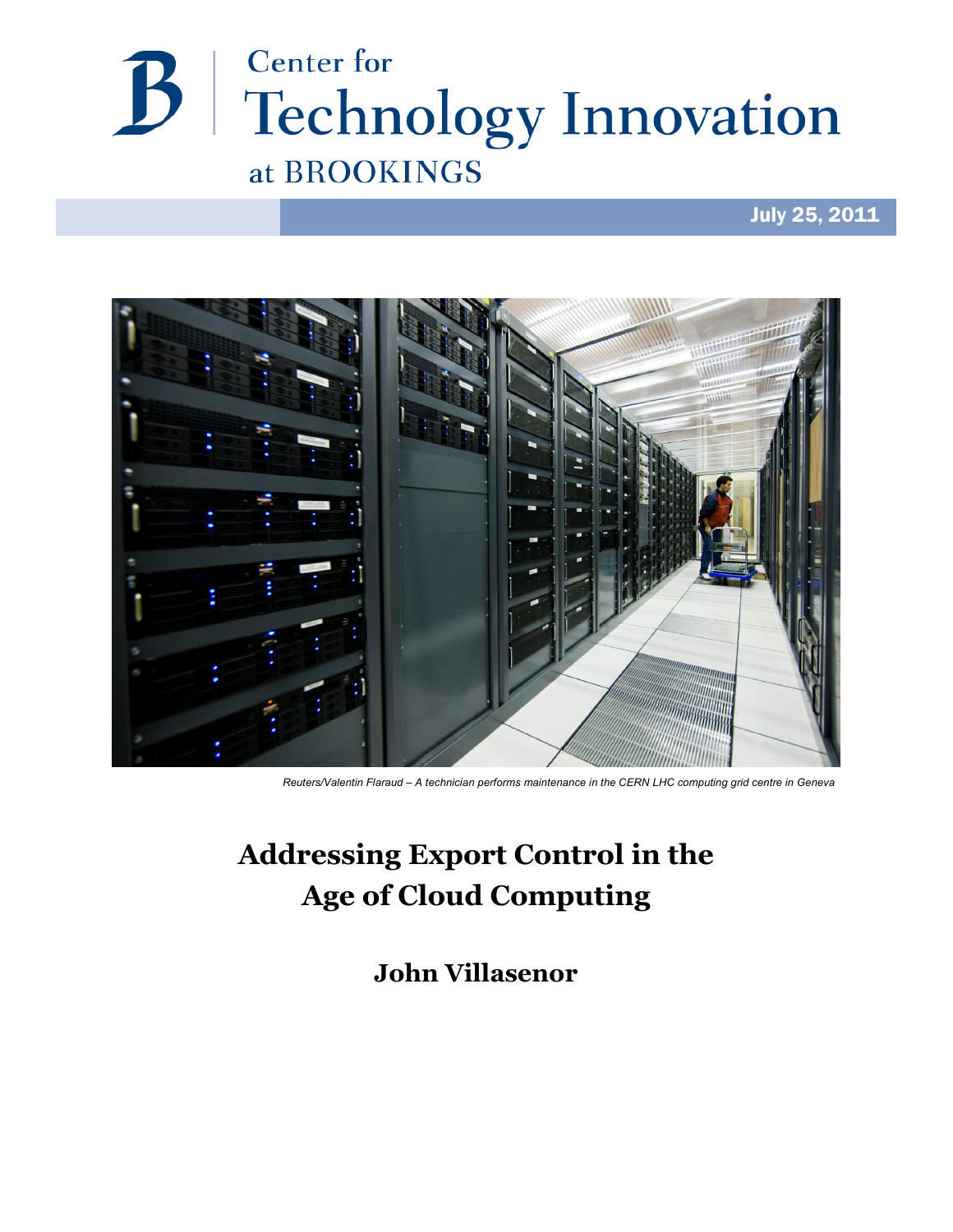#### EXECUTIVE SUMMARY

he move to the cloud is one of the defining information technology trends of the early 21st century. By providing businesses, universities, government agencies, and other entities with access to shared and often physically dispersed computing resources, cloud computing can simultaneously offer increased flexibility, reduced cost, and access to a wider array of services. T



In the broadest sense, export control relates to regulations that the United States and many other countries have put in place to restrict the export of various sensitive items, information, and software.

There is an inherent tension between cloud computing and export control. While the concept of the cloud is centered on the premise of removing the need to track the details of data movement among various destinations, export control regulations are built largely around restrictions tied to those very movements.

If cloud computing is to reach its full potential, it is critical for providers and users of cloud services to address its implications with respect to export control. It is equally important to adapt the export control regulations to reflect the increasing prevalence of cloud computing in a manner that preserves the ability of American companies to benefit from the efficiencies of the cloud while also ensuring that American national security and foreign policy interests are adequately protected.

### The Growth of Cloud Computing

Cloud computing involves on-demand access to a shared pool of configurable computing resources [Mel2009] for computation, storage, and other services and applications.

While the widespread use of the term "cloud computing" is new, techniques that are described today in terms of the cloud have existed for years and in some cases decades. A 1980s computer user who used a dial-up modem connection to read e-mail was accessing information that in today's parlance was "in the cloud." In fact, cloud-based methods go back to the earliest days of computers, as evidenced by a 1961 IBM announcement describing an airline reservation system that "assures that queries and entries from any point in the system, however remote, will receive a response from the data processing center within seconds" [Hea2002] – language that would not be particularly out of place half a century later in describing a current software-as-a-service cloud application.

What has changed is not the basic technological capability to deliver cloud-like computing functionality, but the speed, scale, diversity, and complexity of cloud computing offerings and the extent to which organizations of every type and size



John Villasenor is a nonresident senior fellow in Governance Studies and in the Center for Technology Innovation at Brookings. He is also professor of electrical engineering at the University of California, Los Angeles.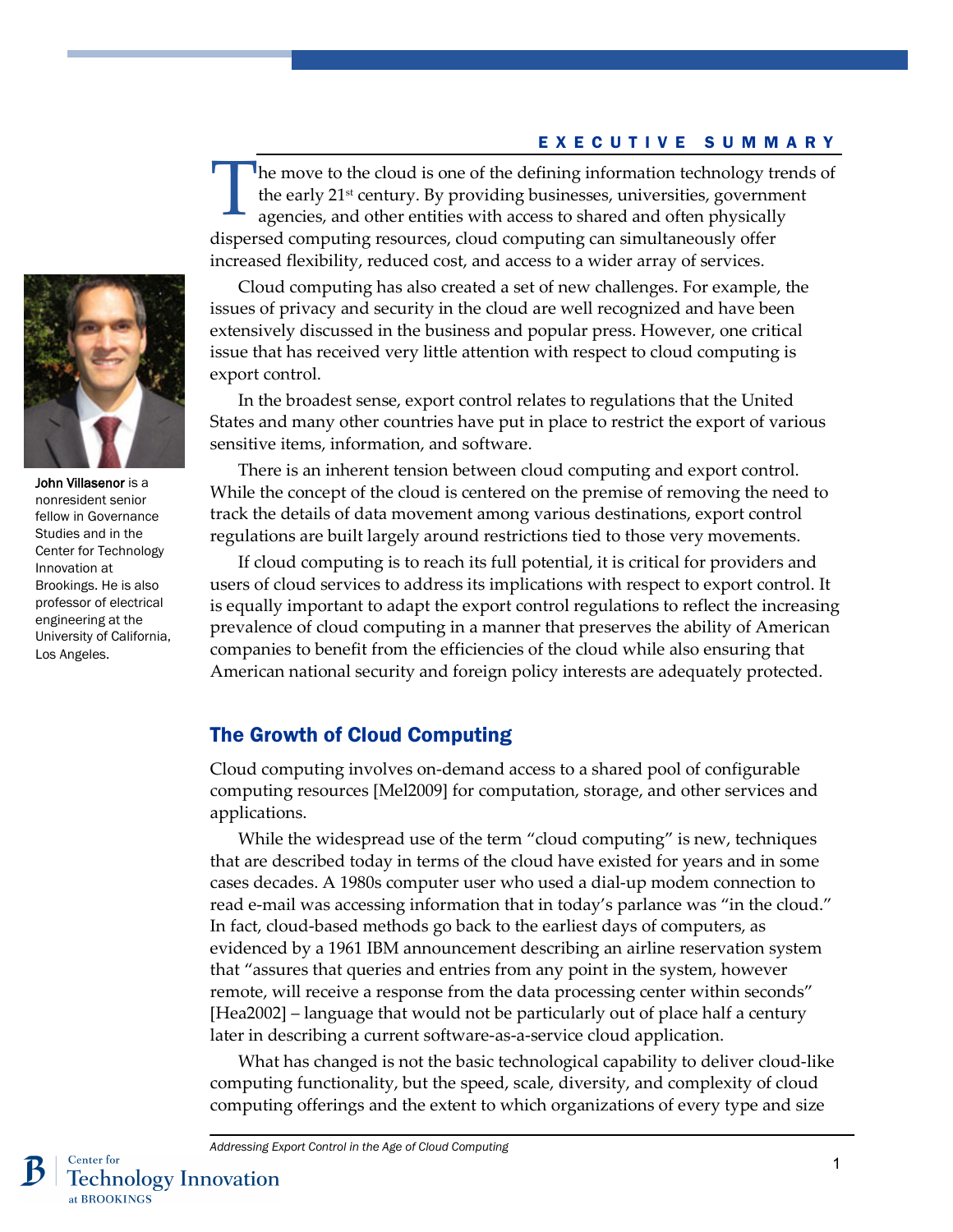are utilizing those offerings. In particular, the last several years has seen spectacular growth in the cloud both in terms of market size and adoption.

According to an April 2011 report from Forrester Research, the overall size of the cloud computing market will reach \$40 billion in 2011 and grow to over \$240 billion in 2020.<sup>[1](#page-12-0)</sup> In a recent survey of over 400 users and vendors of cloud software, support and services and other industry experts [NBV2011], over 50 percent of the respondents stated that they performed more than half of their computing in the cloud today, and over 80 percent of the respondents expect to be performing more than half of their computing to the cloud within five years.[2](#page-12-1) In addition, today's cloud-based networks are increasingly global.[3](#page-12-2)

These changes are greatly increasing both the volume of transborder data flows and the number of people who have access to data moving through the cloud. This in turn, bears directly on the issue of export control, which as one of its central functions imposes restrictions on where certain data can move and who can access it.

#### Export Control

Export control in the United States plays a critical role in national security and foreign policy by placing restrictions on the broadly defined "export" of certain items, software, and technology.

Export control in the United States has a long history. In 1775, the year before the signing of the Declaration of Independence, Congress acted to bar the export of goods to Great Britain [NTIS2011]. Other notable export control legislation includes the Embargo Act of 1807 [Bri2011], the Trading with the Enemy Act of 1917, the Export Administration Act of 1969 [Mei2008], and the 2007 International Emergency Economic Powers Enhancement Act [BIS2011].

Today, export control oversight authority in the United States is held by the Departments of Commerce, Defense, State,<sup>[4](#page-12-3)</sup> Treasury, Energy, and Interior; the Nuclear Regulatory Commission, the Environmental Protection Agency, the Food and Drug Administration, and other U.S. Government organizations [BIS2011a].

Given its importance, the issue of export control with respect to the cloud has not been given the attention it merits. It is widely recognized that the cloud raises complex policy questions of security [Bro2010, Car2011], privacy [Fri2010, Kat2010, Rui2011, Sva2010], and jurisdiction [Bra2011, Jae2009]. However, while these issues are related in various ways to export control, there are important differences as well. The concept of jurisdiction is often closely tied to location, and security and privacy are closely tied to access. By contrast, export control primarily addresses movement. If data that falls within a category subject to U.S. export control regulations ends up on a server in Europe, the question of whether or not a violation of U.S. export control laws has occurred will often turn in large part on the question of whether that data travelled there from the United States.

Companies that sell export-controlled products or services typically have well-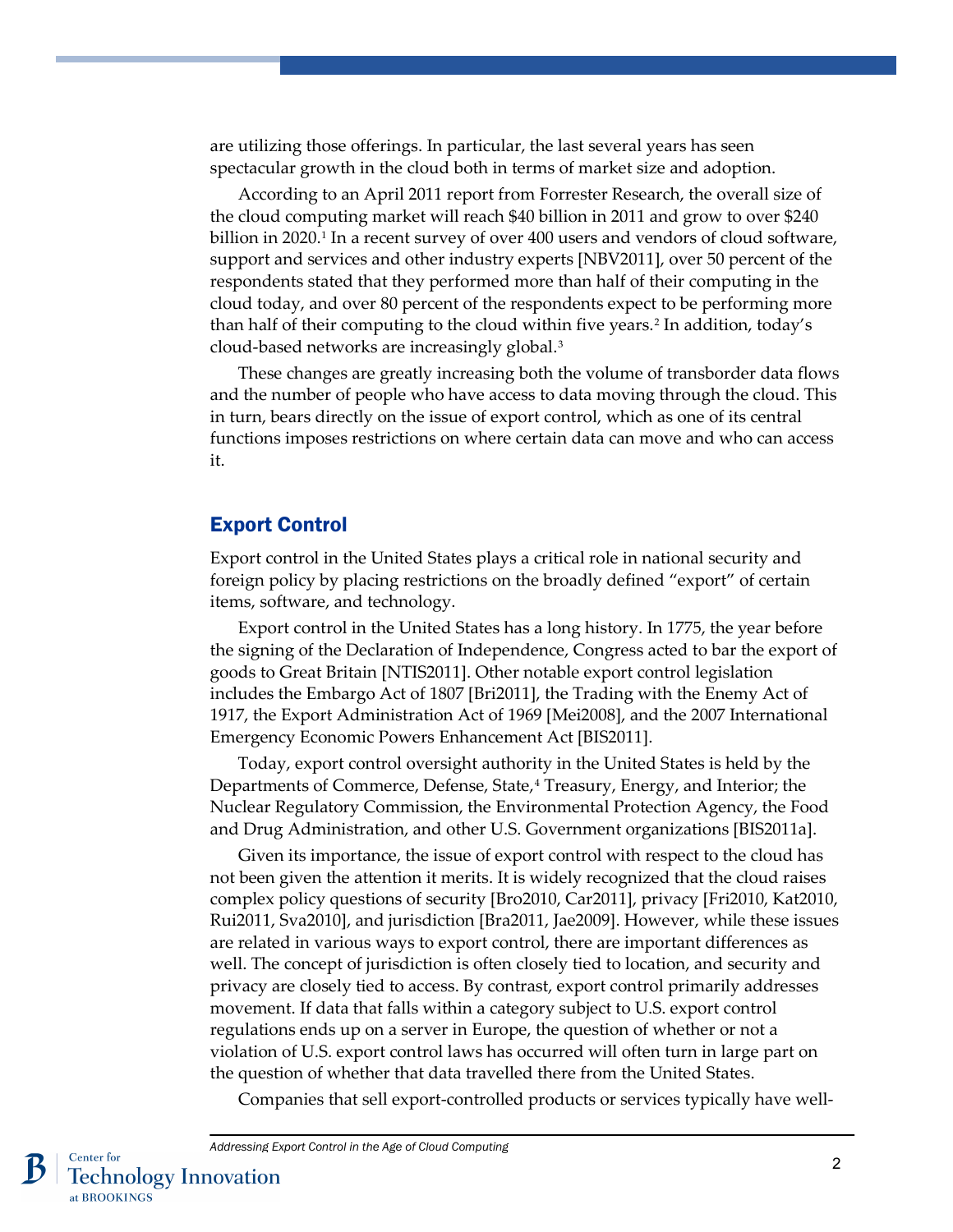established internal procedures aimed at ensuring export control compliance. Such companies clearly need to be highly attentive to the ways they use cloud computing. What is less obvious is that companies that do not sell exportcontrolled products or services also need to consider export control regulations as they move to the cloud.

This is because the techniques used to process information in large, complex information technology environments may in some cases fall under the umbrella of export control regulations. In fact, ironically, in some instances the software methods explicitly implemented to take advantage of cloud-based computing environments could lead to export control violations when some components of the cloud are located abroad.

The civil and criminal penalties associated with export control violations can be significant. For example, in March 2010, British Company BAE Systems plc was ordered to pay a criminal fine of \$400 million for actions that included export control violations [DOJ2010]. In October 2010, the owners of a California technology company were charged with conspiring to export restricted electronics technology to China – a count that carries a maximum penalty of 20 years in federal prison [USAO2011].

While cloud computing has implications for many forms of export control, the present paper considers the Export Administration Regulations[5](#page-12-4) (EAR) overseen by the Bureau of Industry and Security within the U.S. Department of Commerce. The growth in cloud computing raises a number of important issues particularly relevant to the EAR for cloud service providers, users of those services, and regulators.

#### When Do Users of Cloud Services Become Exporters?

Users of cloud services far outnumber providers of those services, and interact with the cloud in an almost endless list of ways. Assessing export control from the standpoint of cloud users involves considering the types of actions users can take that can result in an export of data. To help illustrate the variety and complexity of the export control challenges with respect to cloud users, it is useful to consider several fact patterns:

**Fact Pattern 1**: A user based in the U.S. contracts for cloud processing services with a U.S. provider that initially has servers located only in the U.S. The user sometimes processes EAR-restricted data in the cloud. Several months later, the provider opens a facility in Europe and starts taking on European customers. Unbeknownst to the user, the service provider then adopts a practice of taking advantage of the time zone differences between the United States and Europe to make more efficient use of its servers and reduce its infrastructure costs. During periods of high demand during the business day in the United States, some of the workload originating in the United States is moved to servers in Europe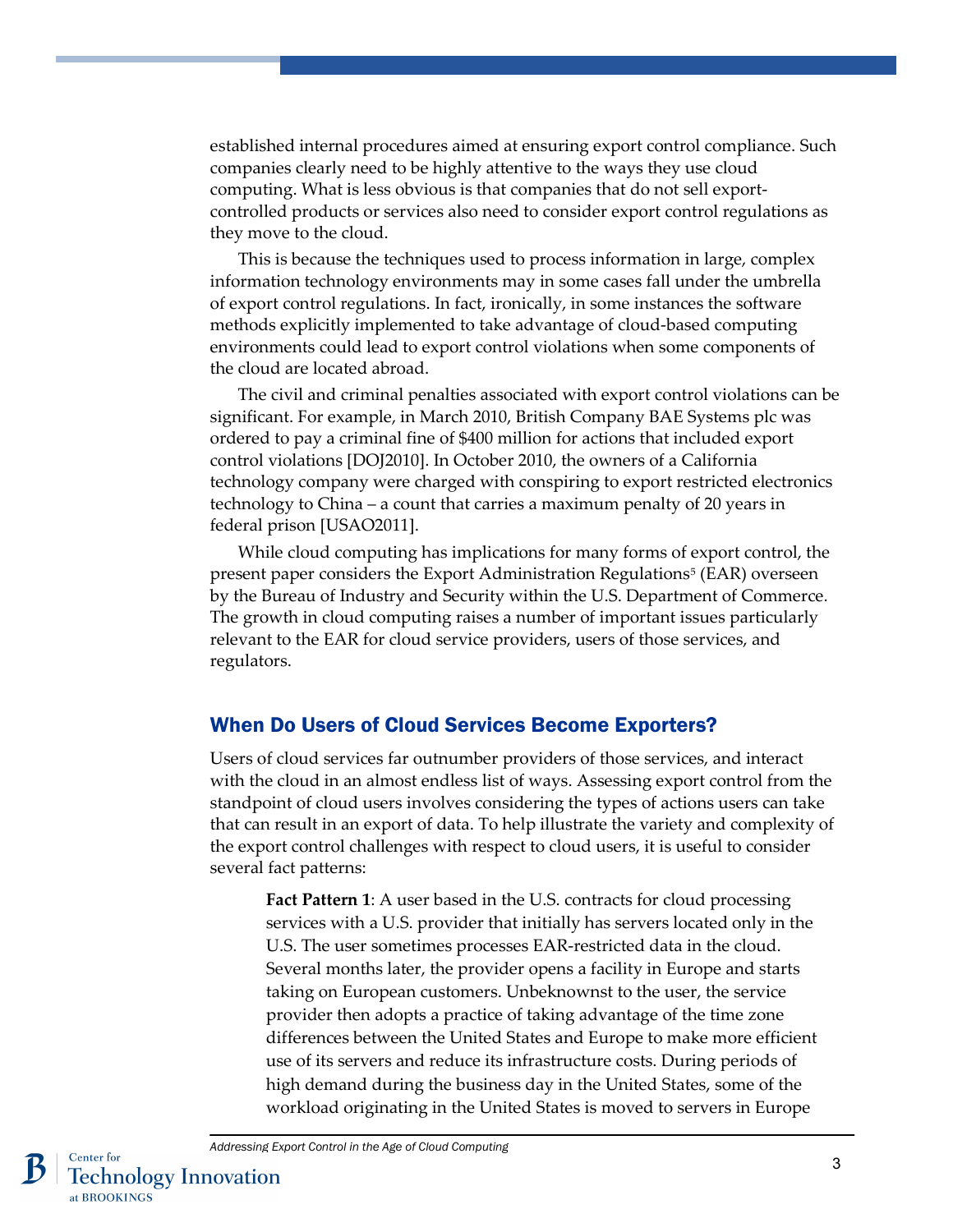where it is evening or night and demand is lower. Conversely during the business day in Europe, some of the workload originating in Europe is shifted to the United States where it is early morning.

In this fact pattern, export violations may be occurring on a daily basis, though neither the provider nor the user of the services are likely to be aware of this fact. In addition, since the physical location of the servers in the cloud is intentionally abstracted, the user of the cloud services may not be able to easily get information regarding where the computations are occurring.

**Fact Pattern 2**: Person A, a U.S. citizen located in the United States, sends an e-mail containing EAR-restricted information in the body of the message to Person B, a U.S. citizen who normally works at a location in the United States. Unbeknownst to Person A, Person B is on a short trip overseas. Person B logs onto his e-mail while overseas using a public computer in the lobby of his hotel, sees that he has an e-mail message from Person A, but since he does not have any reason to believe in advance that it will contain EAR-restricted information, proceeds to click on the message and read it.

To the extent that this fact pattern is considered to be an export violation, who is the responsible party? Person A sent the information that was received abroad, but she did so on the good faith belief that it would be delivered to a U.S. citizen recipient within the United States. Person B downloaded the information from an e-mail server onto the computer in the lobby of the foreign hotel, but did so without any advanced indication or notice that the downloaded message might contain restricted information.

As a variant of this fact pattern, it also interesting to consider the case in which the e-mail service provider, noticing that Person B is logging into his e-mail from overseas, preemptively moves Person B's e-mails from a server in the United States to a server in the country where Person B is located to enable faster downloads to Person B. Even if Person B elects not to read the message from Person A, the EARrestricted information has still been moved overseas.

Responsibilities in this variant of the fact pattern are even harder to identify. Person B did nothing more than log in to his e-mail and elect not to read a message from Person A. The e-mail service provider simply engaged in load balancing to improve its service quality, and was not aware that the information contained in the message from Person A had export restrictions.

**Fact Pattern 3**: A company utilizing cloud-based infrastructure services runs a distributed computing application that includes EAR-restricted software. This software comprises a set of three different modules that run sequentially, and can be run on different servers. In the course of executing this software in the cloud, these modules are run on servers allocated by the cloud services provider. In some instances, the services provider allocates servers that are located outside the United States.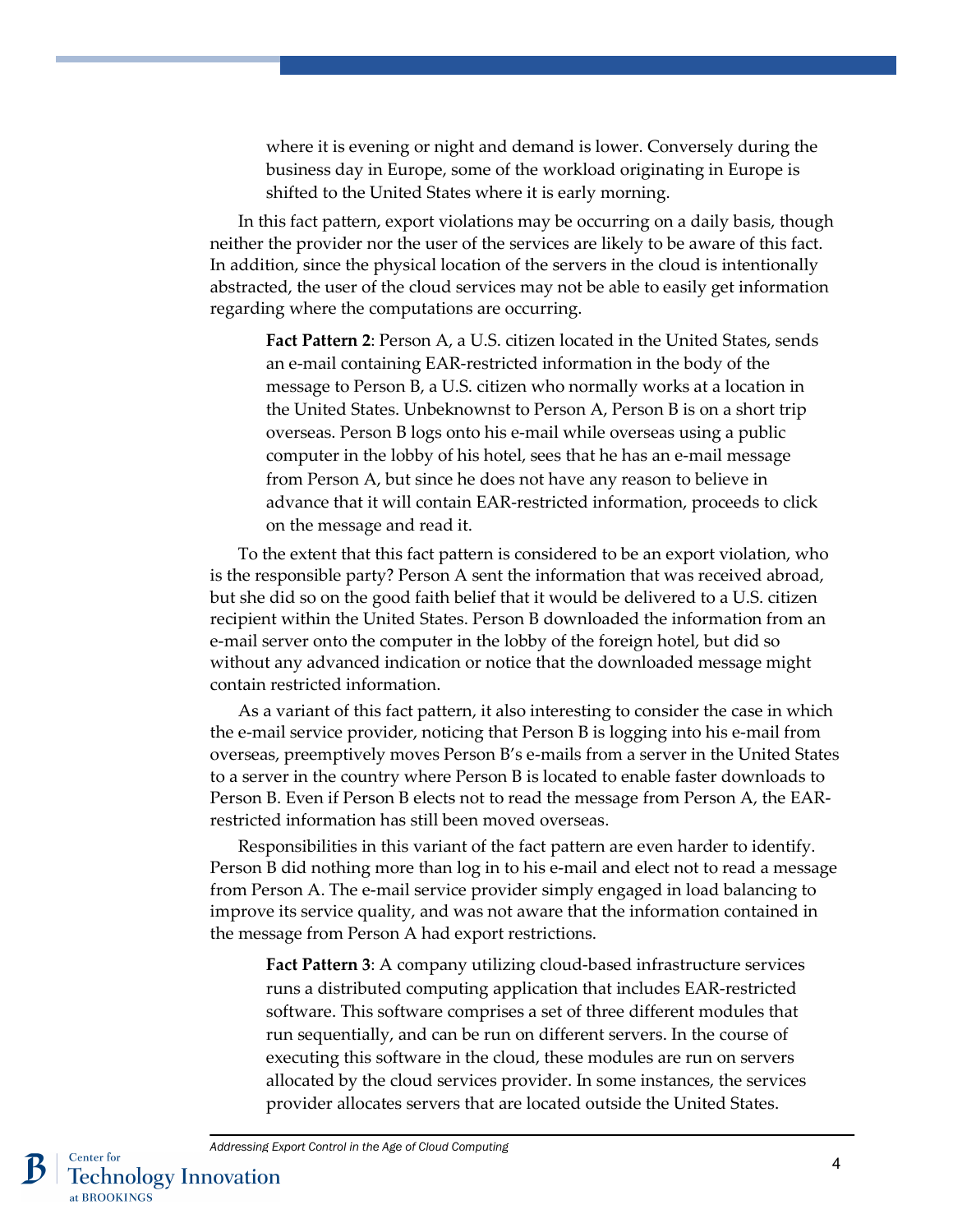Under this fact pattern, when all three software modules are run on the same foreign server, an export control violation may well have occurred. However, things are more complex under other configurations. Suppose that the first software module is run overseas and the second and third modules are run in the United States. Suppose, further, that the first software module does nothing more than partition non-export-controlled data into a series of identically sized blocks as a first step in an otherwise export controlled encryption algorithm. In this case an argument might be made that no export control violation has occurred - after all, the partitioning of data into blocks occurs in hundreds of applications, the overwhelming majority of which are not subject to the EAR.

These two possibilities– one in which the full set of EAR-restricted software is shipped to the same foreign server for execution, and the other in which only an initial step involving a very common form of generic processing is run overseas – represent two points along a spectrum with many variations in between. Identifying where the export control lines lie in such scenarios is one of the most significant challenges facing users of cloud services and export control regulators.

#### Export Control and Cloud Service Providers

To date, the Department of Commerce Bureau of Industry and Security (BIS) has issued two Advisory Opinions related to cloud computing, both of which generally address export control issues from the standpoint of cloud service providers.

The first BIS Advisory Opinion [BIS2009] (hereafter the "2009 AO"), was published in January 2009, and considers whether the provision, as opposed to use, of cloud computing services would be subject to export control. In addressing this question, the 2009 AO distinguishes between providers that only sell computational capacity from those that both sell capacity and give users assistance in using it.

Specifically, the 2009 AO states, among other things, that "[t]he service of providing computational capacity would not be subject to the EAR as the service provider is not shipping or transmitting any commodity, software or technology to the user." However, the 2009 AO also states that if a service provider furnishes software, technical data, or technical assistance "that is not publicly available in order to give the user[s] knowledge on how to access and use the computational capacity provided by grid or cloud computing, then that technology would be subject to the EAR."[6](#page-13-0)

The second Advisory Opinion [BIS2011b] (the "2011 AO")issued in January 2011 and considers, among other issues, "deemed exports." Under the EAR, the term export encompasses not only physical export from the United States, but also the "release of technology to a foreign national in the United States" (i.e., a deemed export).<sup>7</sup> This could occur if a foreign national working at the offices of an American cloud computing services provider in the United States were to receive export-controlled information through interactions with a user of the cloud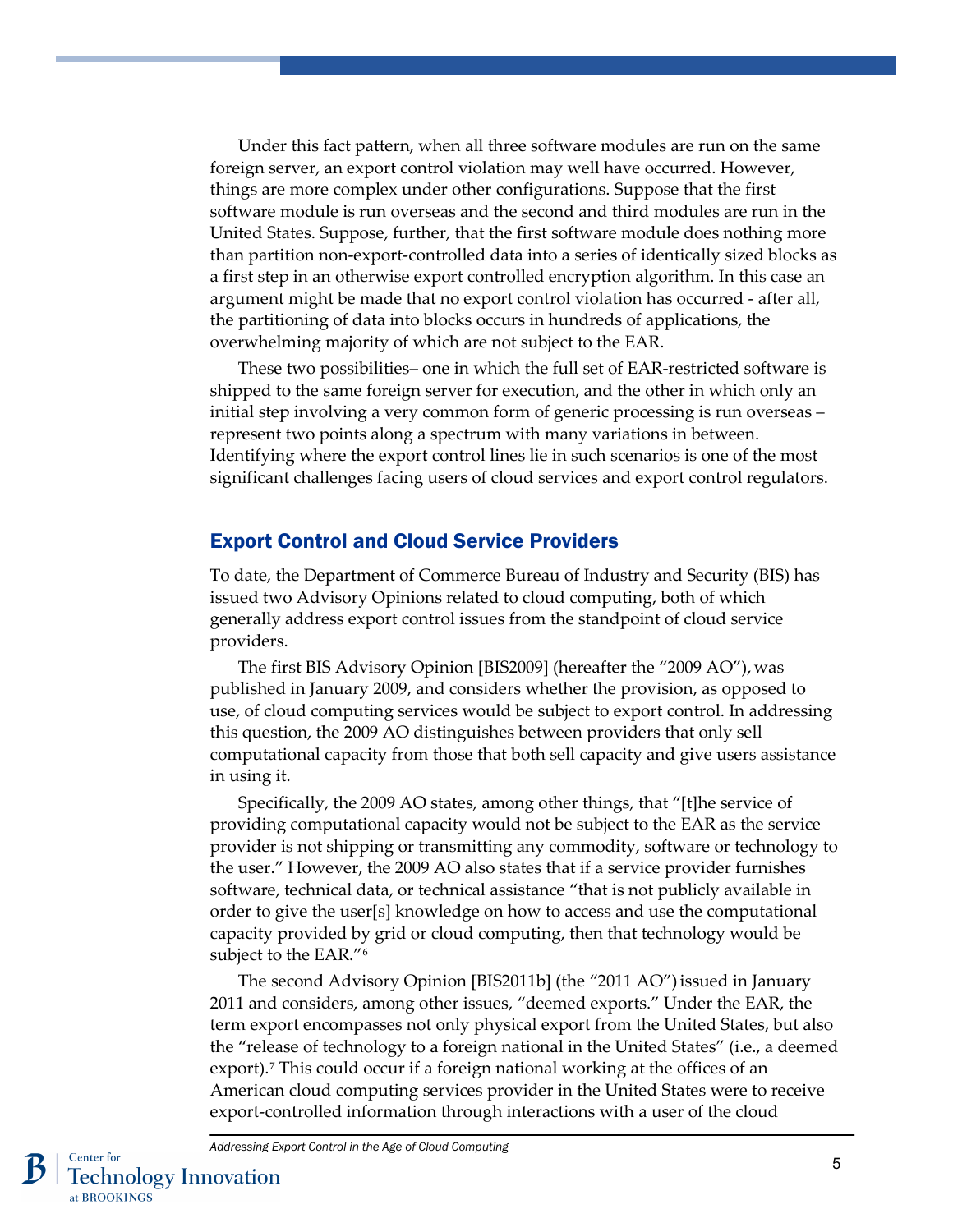services.

Accordingly, the 2011 AO addresses whether cloud computing service providers need to "obtain deemed export licenses for foreign national information technology ('IT') administrators who service and maintain their cloud computing systems." In addressing this question, BIS once again made the distinction between the providers and users of cloud services, stating that "the service of providing computational capacity through grid or cloud computing is not subject to the EAR, since the service provider is not shipping or transmitting any commodity, software, or technology subject to the EAR to the user." The 2011 AO then notes that "[b]ecause the service provider is not an 'exporter,' " the company providing the cloud services "would not be making a 'deemed export' if a foreign national network administrator monitored or screened, as described above, user-generated technology subject to the EAR."

The export control elephant in the room in the fact pattern considered above concerns assigning responsibility for the deemed export that may occur when the foreign national network administrator monitors user-generated technology subject to the EAR. The only parties in the transaction are the service provider, the user, and the foreign national. While the 2011 AO is clear in stating that the service provider would not be making a deemed export under the fact pattern considered, a deemed export is exactly what may have occurred since the foreign national IT professional is now newly in possession of export controlled technology delivered to him or her in the United States through the collective infrastructure and actions of a cloud service provider and user. Putting aside the foreign national, who presumably cannot be found to have exported information to him or herself, this leaves the user as the only possible exporter.

In theory, a user based in the United States and contracting cloud services with a service provider also based in the United States could have inquired regarding the nationality of all the IT professionals employed or contracted by the service provider in advance. However, today's Service Level Agreements (SLAs) are generally silent on such points.

#### Moving Forward: Recommendations

As is clear from the foregoing discussion, cloud computing creates a greatly expanded set of mechanisms for the movement of export-controlled information abroad or the provision of that information to foreign nationals in the form of deemed exports. This creates an increased likelihood of unintentional export control violations as well as increased vulnerabilities with respect to the intentional export of controlled information.

Providers of cloud services, users of those services, and export control regulators can all play an extremely important role in effectively addressing export control given the move to the cloud.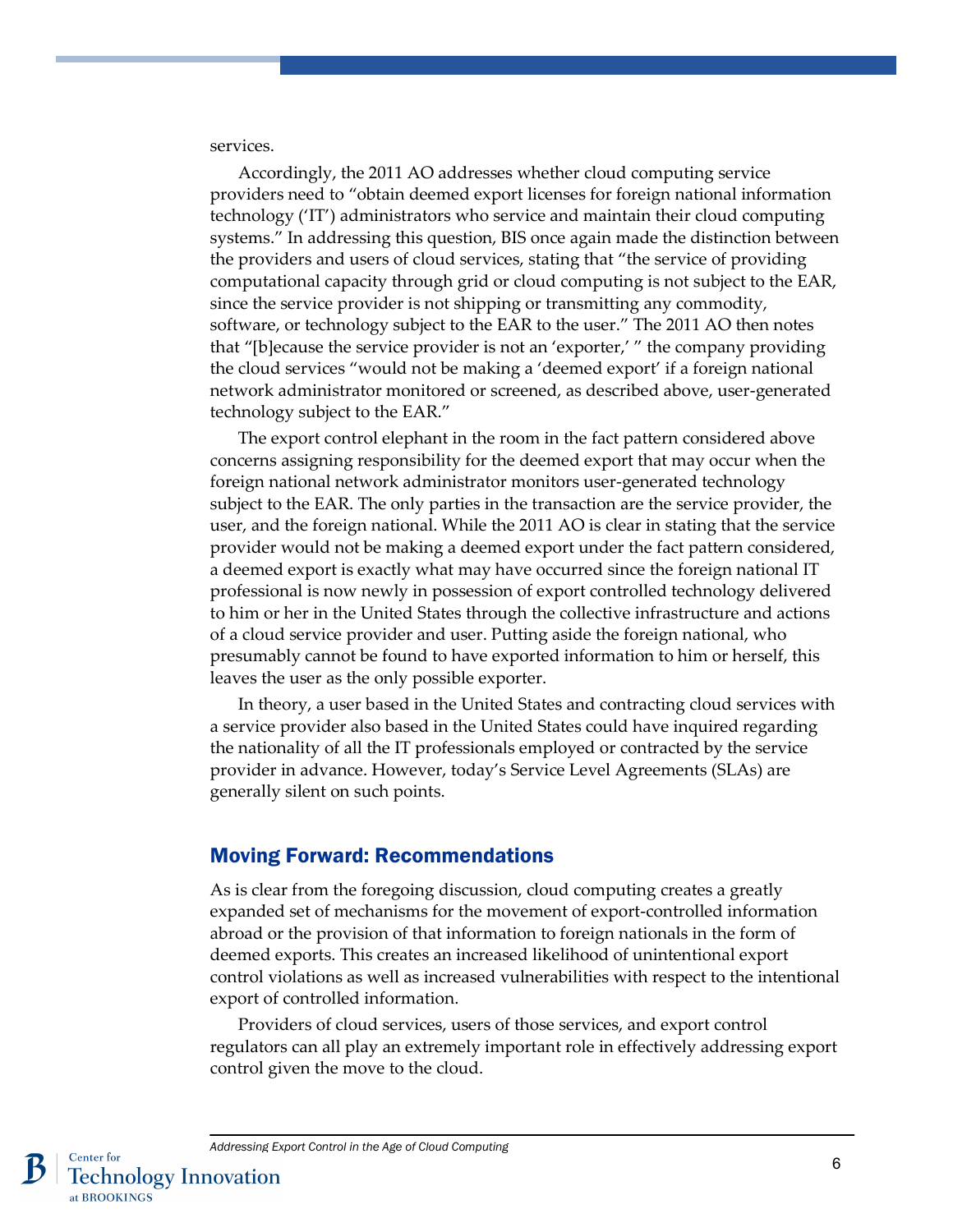#### Recommendations for Service Providers

Providers of cloud services should offer users the ability to exert some level of control over the physical location of cloud resources. In some cases, this may require interaction among multiple entities when a service provider does not directly control the infrastructure used in providing the services. While there are some models of cloud computing in which users can identify particular physical server and storage locations, many cloud services are performed under SLAs that provide details regarding the nature and reliability of the service but are silent on where the associated computing facilities are located.

Service pricing could in part reflect the extent of location control that the user is allowed to impose, involving a slight premium to ensure the assignment of servers based in the United States. In a large country such as the United States it will often be feasible for providers to offer this flexibility without significantly impacting the overall utilization efficiency of their computing resources; in small countries this is less practical.

A service provider that offers users the option to restrict their computations to servers in the United States can also expect that some users electing that option may also want assurances that they will not encounter deemed export problems in their routine customer support interactions with the service provider. Service providers that organize their staffing and internal access procedures accordingly will be more likely to win business from users with these concerns.

In addition, in light of the guidance in the 2009 AO from the Bureau of Industry and Security that the provision of "knowledge on how to access and use the computational capacity" provided by cloud computing is subject to the EAR, service providers transmitting such knowledge to their customers should review that information in advance to ensure that doing so will not result in any EAR violations.

This can be accomplished in several ways. First, traditional academic publications describing the results of basic research in venues such as conferences typically do not typically contain export-controlled information. There is a large and growing body of open literature regarding the efficient use of cloud computing environments, some of which may be relevant to support that cloud service providers can offer to their customers. Secondly, cloud service providers with an interest in providing assistance to users that may fall within the scope of the EAR may still be able to do so as long as they obtain appropriate licenses and exercise appropriate diligence with respect to recipients of that assistance.

#### Recommendations for Users of Cloud Services

For companies that sell export-controlled products or services, use of the cloud raises clear concerns. In some cases, however, such companies can still take advantage of some of the benefits of cloud computing by using appropriately structured private clouds.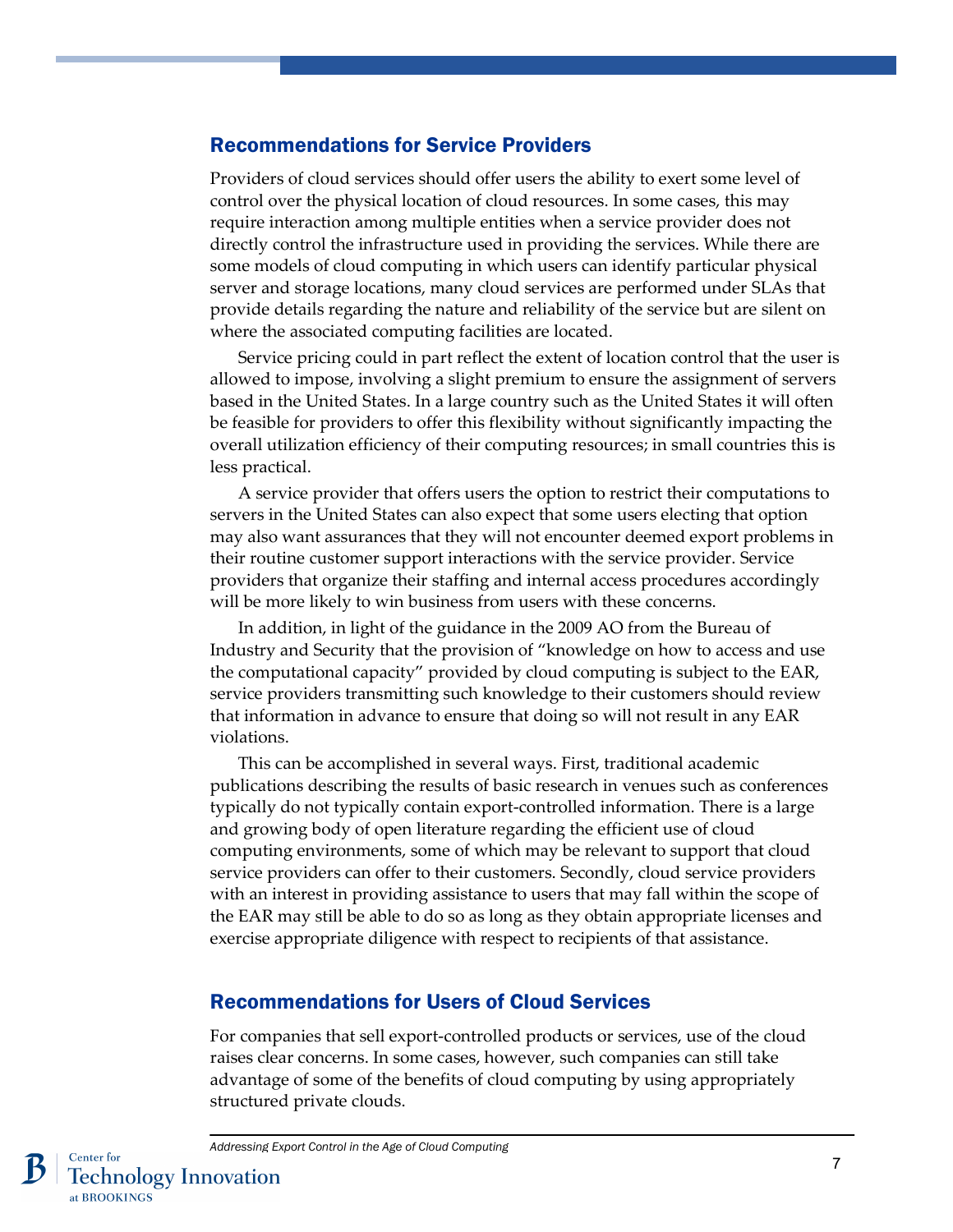For companies with a complex range of product and service offerings that in some but not all cases are restricted by the EAR, care needs to be taken that enterprise-wide moves to cloud computing environments do not create an increased risk of violations. One trend to be mindful of in this regard concerns the shift from private cloud solutions to hybrid or public cloud solutions. Corporate information technology professionals should ensure that all relevant stakeholders participate in any decisions to transition away from private cloud environments, and that the transition itself is performed with due attention to export control concerns.

As noted previously, even companies that do not sell export-controlled products or services need to be cognizant of export control as they move to the cloud. For example, the EAR include restrictions on software enabling the use of dynamic adaptive routing in a network<sup>[8](#page-13-2)</sup> as well as on certain encryption methods.<sup>9</sup> Any company planning to deploy software employing restricted forms of encryption, dynamic adaptive routing, or other processing subject to the EAR on resources in the cloud should consider the associated export control implications.

To the extent that service providers offer users the option to pay a premium to ensure that data stored or transmitted on the provider's equipment will not be exported in any sense of the word, this offers a possible mechanism for the cloudbased processing of EAR-restricted data and the use of EAR-restricted methods. However, users should also be prepared for the small possibility that a provider may violate a contractual obligation to avoid export, either inadvertently, or intentionally to save costs. While various legal remedies to address this could be built into a contract, those remedies would not fully address liabilities and exposures from the standpoint of government enforcement of any resulting export control violations. In addition, a company identified as the source of export control violations could experience significant damage to its reputation and business prospects.

It is also important to update employee training and education programs to specifically address the implications of the cloud with respect to export control. Given the extremely fast pace of changes in the cloud computing ecosystem, briefings regarding export control compliance that were last updated as recently as two or three years ago are likely to give insufficient attention to current cloud computing issues.

Universities can be both providers and users of cloud services. Universities should avoid being lulled into complacency by the fundamental research exemption (FRE), which provides conditions, subject to certain important exceptions, under which the EAR do not apply to university research "where the resulting information is ordinarily published and shared broadly within the scientific community."<sup>[10](#page-13-4)</sup>

University decisions regarding engagement with cloud computing driven by the fact that the majority of their science and engineering research falls under the FRE risk creating a higher likelihood of export control violations for the subset of their research that does not qualify for this exemption. A move to cloud-based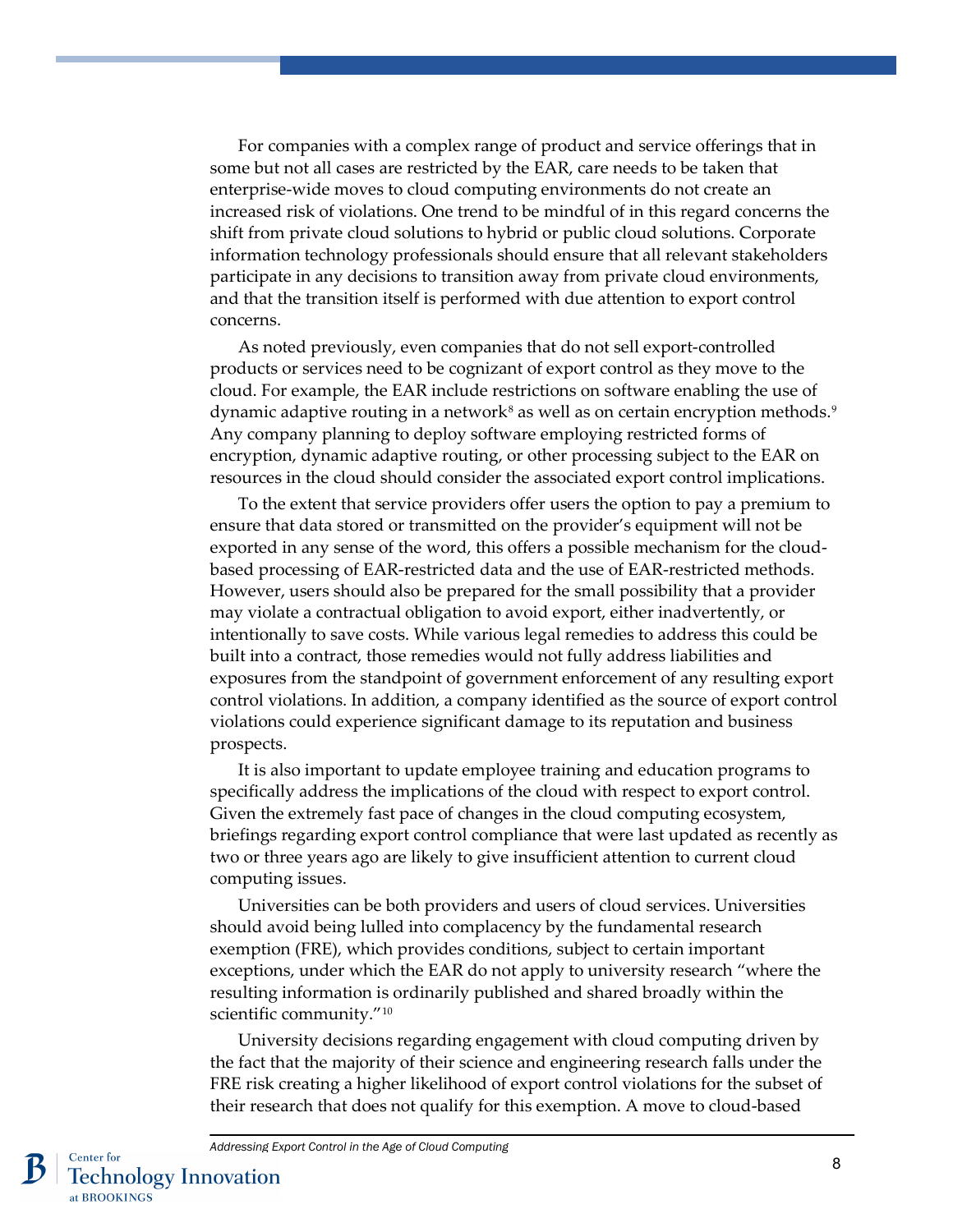services in relation to non-export-controlled research increases the chances that those services will unintentionally be used for export-controlled research as well.

A further concern is that universities often have much more open and heterogeneous information technology systems than corporations. The mixing of such systems with cloud-based computing environments creates obvious concerns with respect to export-controlled information, and also leads to greater vulnerabilities with respect to the enormous volume of non-export-controlled - but still extremely valuable -intellectual property that is often stored on university information technology systems.

#### Recommendations for Regulators

A hands-off regulatory approach with respect to cloud computing would constitute a de facto weakening of U.S. export control regulations, as cloud computing has created numerous new vectors for information movement. However, if American companies are subject to overly conservative restrictions regarding cloud computing that greatly reduce their ability to benefit from its efficiencies, they will be less able to compete globally. While regulation is always an exercise in navigating tradeoffs, the tradeoffs at the intersection of cloud computing and export control are particularly nuanced.

Users of cloud services would benefit from regulatory guidance regarding whether it is ever permissible, and if so under what conditions, to execute portions of EAR-restricted software that involve generic computations commonly found in non-EAR-restricted applications on servers abroad.

Users would also benefit from regulatory guidance regarding whether the inability in some cloud service offerings to identify which individual computer server is being used for a particular computing function impacts the application of the EAR. There is some language in the 2009 AO suggesting that in at least some circumstances, the inability "to distinguish individual system access" may have some relevance with respect to the EAR. However, this language was provided in response to a specific, narrowly tailored question, and the 2009 AO does not address whether it might apply more broadly.[11](#page-13-5)

An additional possible regulatory step involves updating export control regulations to support increased security of cloud-based applications. Many U.S. companies use today, or will soon use in the future, global cloud-based networks for storing non-export-controlled data. To the extent that current export control laws place an upper limit on the strength of the encryption that can be used to protect that data, the data is more vulnerable to intellectual property theft. In view of cloud computing and continued advances in encryption technology, it is worth at least considering whether the optimal regulatory "turn of the dial" regarding encryption strength restrictions should be moved.

Alternatively or in addition, it may also be worth examining whether the current EAR encryption restriction carve-outs available in relation to certain types of smart cards and banking transactions should be broadened to also encompass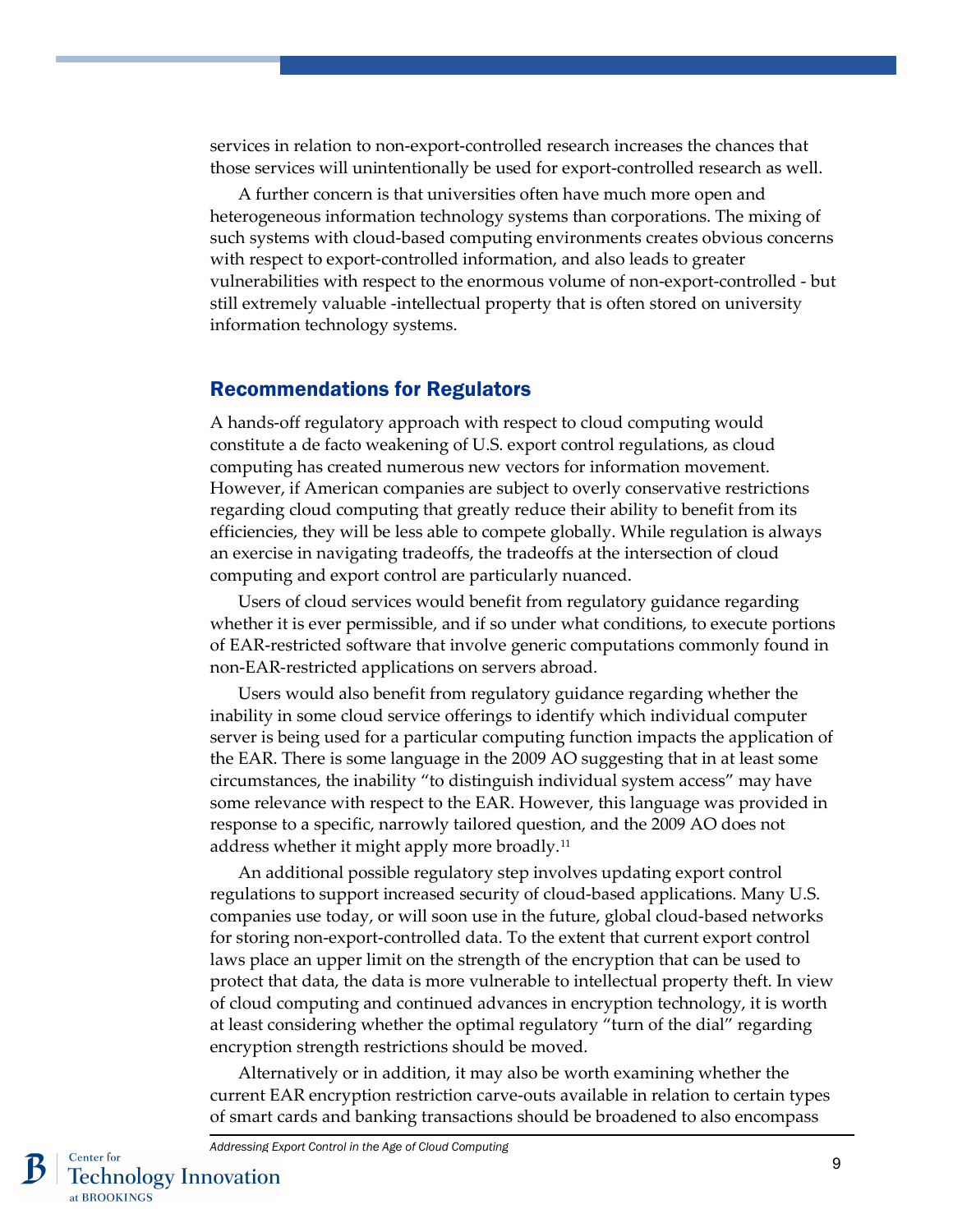some non-banking cloud-based data transactions.

Another area in which regulatory guidance would be beneficial concerns the application of *de minimis* rules in cloud computing systems, both from the standpoint of providers and users.

Multilateral export control aspects of cloud computing can also be addressed. For example, the Wassenaar Arrangement<sup>[12](#page-13-6)</sup> includes several technology categories that are highly relevant to cloud computing. To the extent that U.S. export control regulations are updated in view of cloud computing, it would be appropriate to propose corresponding updates through regimes such as the Wassenaar Arrangement as well.

#### **Conclusions**

Cloud computing is reshaping the landscape with respect to business, government, university, and consumer information technologies, delivering increased flexibility and improved cost efficiencies for a wide range of services. Along with its many advantages, however, the move to the cloud also creates new mechanisms for the unintentional or intentional export of software and technology subject to export control regulations.

Given the importance of export control in protecting American national security and foreign policy interests, it is incumbent on all participants in the cloud computing ecosystem to examine their use of the cloud to ensure compliance with existing export control regulations, and to minimize the opportunities for cloudbased systems to be exploited in violation of those regulations. Regulators can also play an important role in providing guidance and potentially in updating regulations to help American businesses benefit from cloud computing while also maintaining appropriate protections against the unauthorized export of sensitive software and technology.

#### Governance Studies

The Brookings Institution 1775 Massachusetts Ave., NW Washington, DC 20036 Tel: 202.797.6090 Fax: 202.797.6144 [www.brookings.edu/governance.aspx](http://www.brookings.edu/governance.aspx)

Editor Christine Jacobs

Production & Layout John S Seo

#### E-mail your comments to gscomments@brookings.edu

*This paper is distributed in the expectation that it may elicit useful comments and is subject to subsequent revision. The views expressed in this piece are those of the author and should not be attributed to the staff, officers or trustees of the Brookings Institution.*

Center for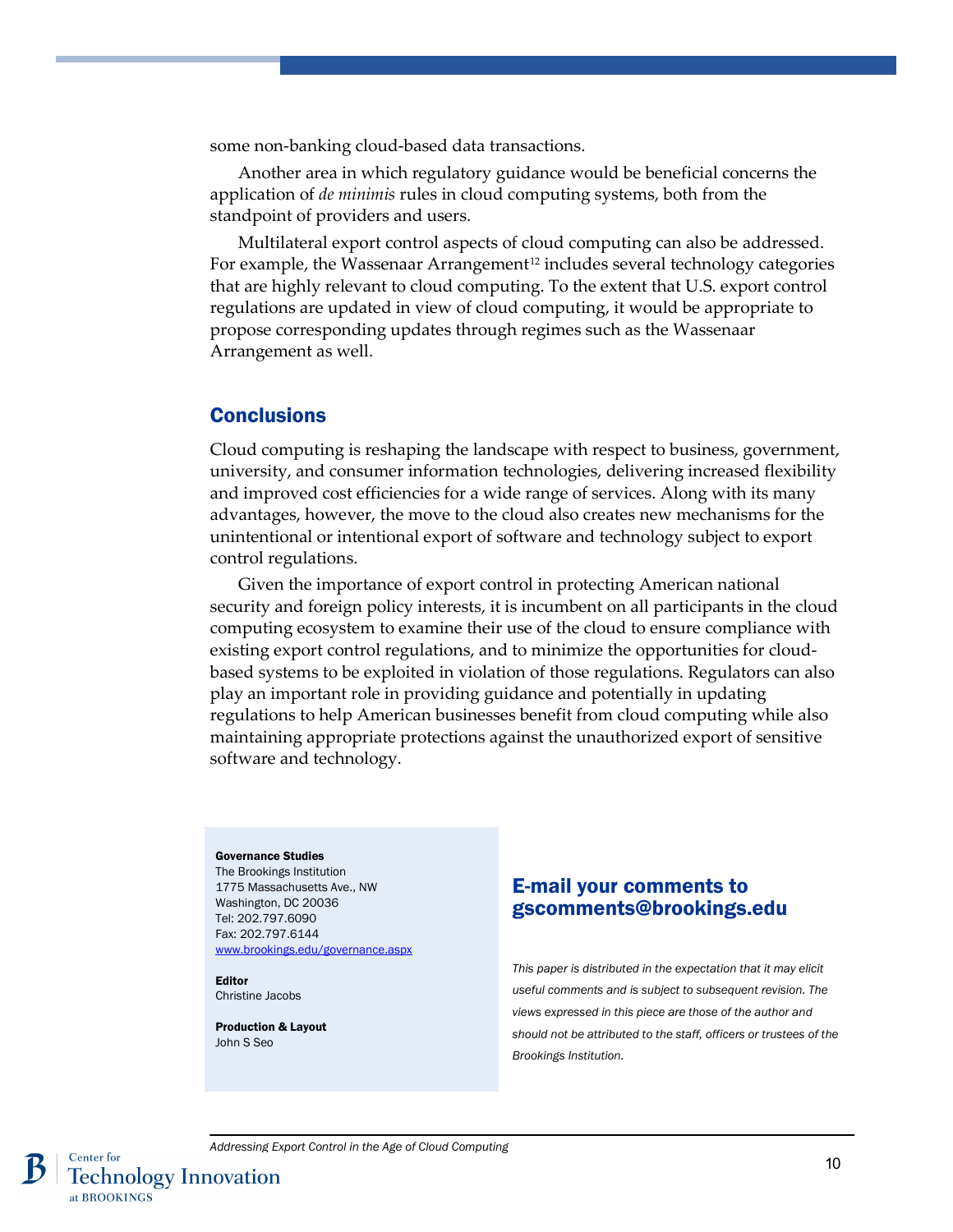### Endnotes

 $\overline{a}$ 

<sup>1</sup> "Forrester forecasts USD 241 billion cloud computing market by 2020." Information Week News Network, April 26, 2011.

26/Forrester forecasts USD 241 billion cloud computing market by 2020.aspx, retrieved July 7, 2011.

<sup>2</sup> "Future of Cloud Computing."

[http://futureofcloudcomputing.drupalgardens.com/2011-future-cloud-computing](http://futureofcloudcomputing.drupalgardens.com/2011-future-cloud-computing-survey-results)[survey-results,](http://futureofcloudcomputing.drupalgardens.com/2011-future-cloud-computing-survey-results) retrieved July 7, 2011, slide 34. Overall survey results are at [http://futureofcloudcomputing.drupalgardens.com/2011-survey.](http://futureofcloudcomputing.drupalgardens.com/2011-survey)

<sup>3</sup> See, for example, the AT&T press release *AT&T Targets Close to \$1 Billion of Investment to Deploy Global Network-Based Cloud and Mobility Solutions for Businesses.* Dallas, May 10, 2011.

[http://www.corp.att.com/emea/insights/pr/eng/1billion\\_cloud\\_100511.html,](http://www.corp.att.com/emea/insights/pr/eng/1billion_cloud_100511.html) retrieved July 10, 2011.

<sup>4</sup> The Department of State administers the International Traffic in Arms regulations (ITAR). See 22 C.F.R. § 120 – 130 and

[http://www.pmddtc.state.gov/regulations\\_laws/itar\\_official.html](http://www.pmddtc.state.gov/regulations_laws/itar_official.html) .

<sup>5</sup> The Export Administration Regulations (EAR) are provided in the Code of Federal Regulations (CFR), Title 15 ("Commerce and Foreign Trade"), Volume 2, Chapter VII, Subchapter C, Parts 730-774 (denoted 15 C.F.R. § 730-774). An unofficial version of the CFR is provided through the Electronic Code of Federal Regulations (e-CFR) by the Government at [http://ecfr.gpoaccess.gov.](http://ecfr.gpoaccess.gov/) Supplement Number 1 to § 774 of the EAR is the Commerce Control List (CCL), which describes restricted commodities, software, and technology. The terms "technology", "software", and "commodities" have special meanings in the context of the EAR. See 15 C.F.R. § 772.1: "Definitions of terms as used in the Export Administration Regulations (EAR)." "Technology" is defined to include "[s]pecific information necessary for the 'development', 'production', or 'use' of a product," in the form of technical data or technical assistance such as instruction, skills training, or consulting services. Software is "[a] collection of one or more 'programs' or 'microprograms' fixed in any tangible medium of expression." Commodities are defined as "[a]ny article, material, or supply except technology and software."

<sup>6</sup> An additional area of service provider responsibility identified in the 2009 Advisory Opinion relates to 15 C.F.R. § 744.6(a)(2), which places restrictions regarding knowingly providing assistance in the "design, development, production, or use of missiles" in or by a restricted country, or in the "design, development, production, stockpiling, or use of chemical or biological weapon in or by any country or destination, worldwide." As BIS explained in the 2009

[http://www.informationweek.in/Cloud\\_Computing/11-04-](http://www.informationweek.in/Cloud_Computing/11-04-26/Forrester_forecasts_USD_241_billion_cloud_computing_market_by_2020.aspx)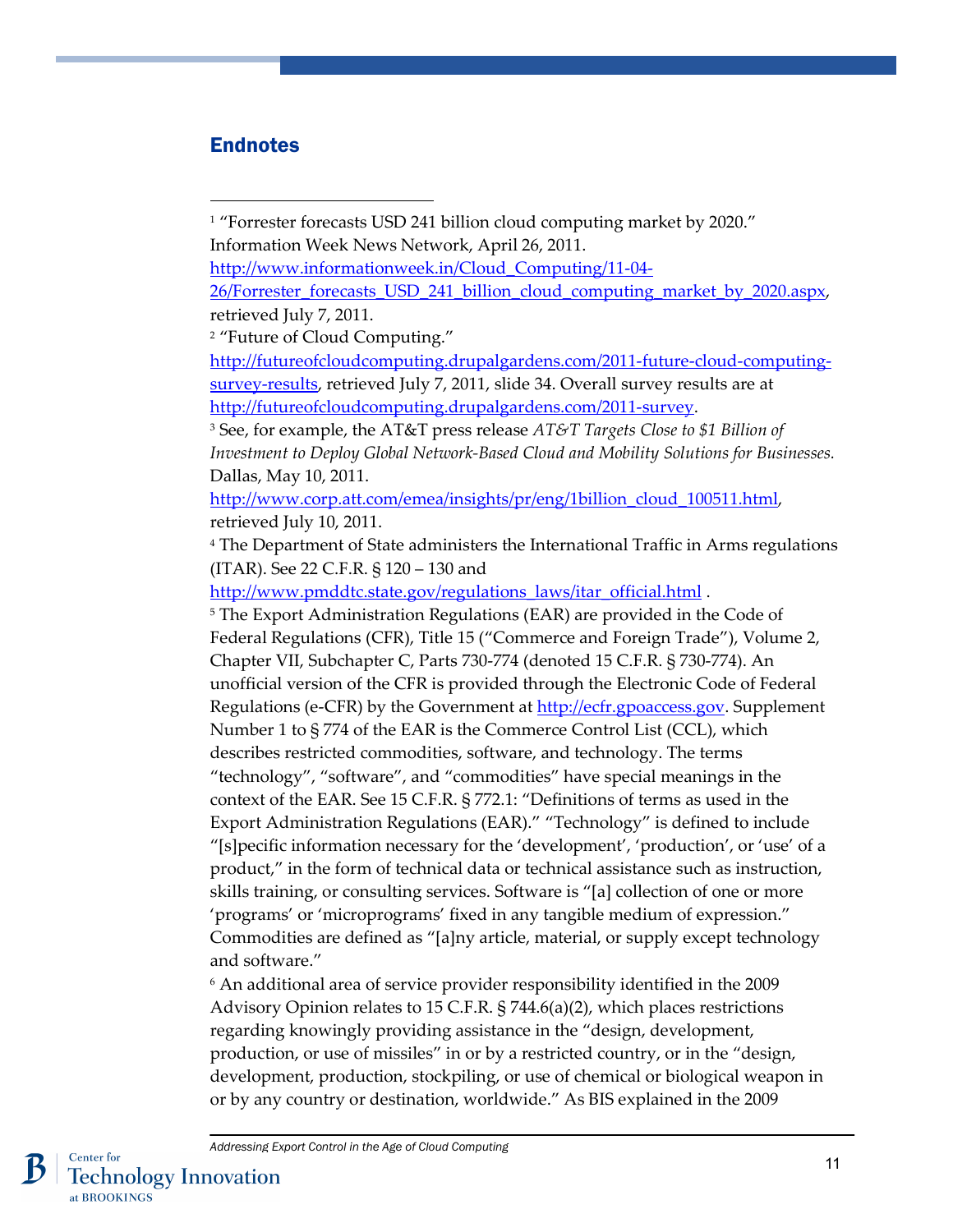Advisory Opinion,  $\S744.6(a)(2)$  "can have broad application because it applies to activities unrelated to exports, such as services" and in addition "can apply to items that are not subject to the EAR." In addition, the 2009 Advisory Opinion then explains that "service providers must have knowledge, as that term is defined in § 772.1, that the service will directly assist in those activities described in § 744.6(a)(2) before that restriction will apply."

<span id="page-12-0"></span> $\overline{a}$ 

<span id="page-12-1"></span><sup>7</sup> The term "export" has a broad meaning under the EAR, encompassing not only physical export from the United States, but also the re-export to a third country of "commodities, software, and technology that have been exported from the United States" to a second country, the "release of technology to a foreign national in the United States" (i.e. a deemed export), and "the electronic transmission of nonpublic data that will be received abroad." See 15 C.F.R. §730.5 "Coverage of more than exports."

<span id="page-12-2"></span><sup>8</sup> See Supplement Number 1 to Part 774 of the EAR (The Commerce Control List), Category 5 - Telecommunications and "Information Security", Section I. Telecommunications, Sections 5A991 (e) (2) and 5D991.

<span id="page-12-3"></span><sup>9</sup> See Supplement Number 1 to Part 774 of the EAR (The Commerce Control List), Category 5 - Telecommunications and "Information Security", Section II. "Information Security."

<span id="page-12-4"></span><sup>10</sup> Fundamental Research under the EAR is addressed in 15 C.F.R. § 734.8. Fundamental research under the Department of State International Traffic in Arms Regulations (ITAR) is addressed in 22 C.F.R. § 120.11.

<sup>11</sup> The cited portion of the 2009 Advisory Opinion discusses the relevance of the ability "to distinguish individual system access" in relation to 15 C.F.R. § 740.7(b)(2), which prohibits the release of certain technology and source code to nationals of Cuba, Iran, North Korea, Sudan, or Syria.

<sup>12</sup> The Wassenaar Arrangement currently has about 40 member states including the United States, and promotes "transparency and greater responsibility in transfers of conventional arms and dual-use goods and technologies." See

[http://www.wassenaar.org/introduction/index.html,](http://www.wassenaar.org/introduction/index.html) retrieved July 4, 2011. Categories of goods and technologies in the December 2010 Wassenaar

Arrangement Control List particularly relevant to cloud computing include Category 4 ("Computers") and Category 5 Part 1 ("Telecommunications"), and Category 5 Part 2 ("Information Security"). See

[http://www.wassenaar.org/controllists/index.html.](http://www.wassenaar.org/controllists/index.html)

Center for

at BROOKINGS

**Technology Innovation** 

12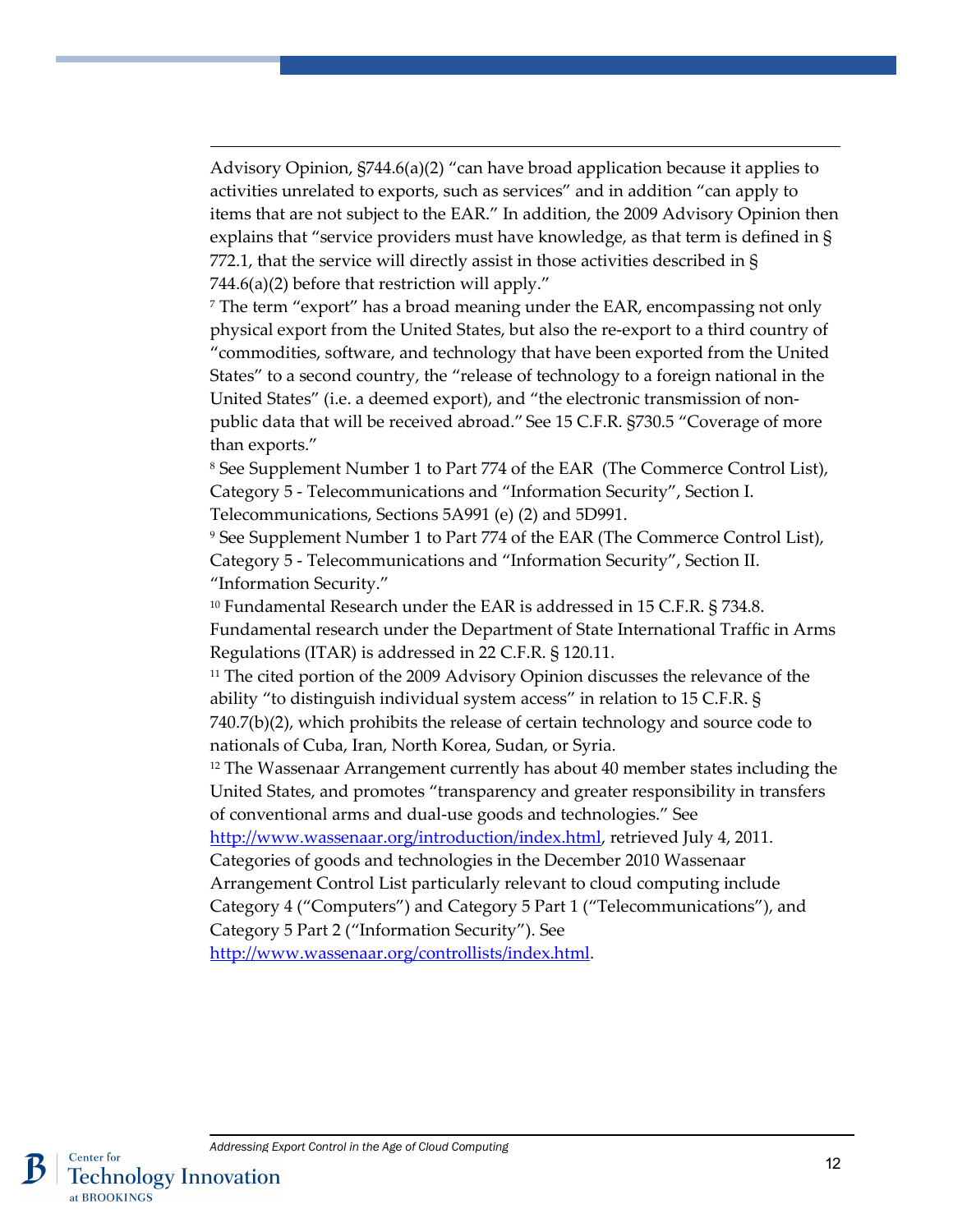#### <span id="page-13-0"></span> $\overline{a}$ Cited References

<span id="page-13-1"></span>[BIS2009] Bureau of Industry and Security, January 13, 2009 Advisory Opinion on the application of EAR to grid and cloud computing services. [http://www.bis.doc.gov/policiesandregulations/advisoryopinions/jan13\\_2009\\_ao\\_o](http://www.bis.doc.gov/policiesandregulations/advisoryopinions/jan13_2009_ao_on_cloud_grid_computing.pdf) [n\\_cloud\\_grid\\_computing.pdf,](http://www.bis.doc.gov/policiesandregulations/advisoryopinions/jan13_2009_ao_on_cloud_grid_computing.pdf) retrieved July 7, 2011.

<span id="page-13-2"></span>[BIS2011] Bureau of Industry and Security. *Other Related Enforcement Topics.* [http://www.bis.doc.gov/complianceandenforcement/othereetopics.htm,](http://www.bis.doc.gov/complianceandenforcement/othereetopics.htm) retrieved July 11, 2011.

<span id="page-13-3"></span>[BIS2011a] Bureau of Industry and Security. *United States Government Departments and Agencies with Export Control Responsibilities.* [http://www.bis.doc.gov/about/reslinks.htm,](http://www.bis.doc.gov/about/reslinks.htm) retrieved July 6, 2011.

<span id="page-13-5"></span><span id="page-13-4"></span>[BIS2011b] Bureau of Industry and Security, January 11, 2011 Advisory Opinion on the issue of cloud computing and deemed exports. [http://www.bis.doc.gov/policiesandregulations/advisoryopinions/jan11\\_2011.pdf,](http://www.bis.doc.gov/policiesandregulations/advisoryopinions/jan11_2011.pdf) retrieved July 7, 2011.

<span id="page-13-6"></span>[Bra2011] Bradshaw, Simon, Christopher Millard, and Ian Walden. "The Terms They Are A-Changin'... Watching Cloud Contracts Take Shape." *Brookings Institution Issues in Technology Innovation* 7 (2011). [http://www.brookings.edu/papers/2011/03\\_cloud\\_computing\\_contracts.aspx,](http://www.brookings.edu/papers/2011/03_cloud_computing_contracts.aspx) retrieved July 7, 2011.

[Bri2011] "Embargo Act." *Encyclopædia Britannica. Encyclopædia Britannica Online,*  2011. [http://www.britannica.com/EBchecked/topic/185515/Embargo-Act,](http://www.britannica.com/EBchecked/topic/185515/Embargo-Act) retrieved July 9, 2011.

[Bro2010] Brock, Michael and Andrzej Goscinski. "Toward a Framework for Cloud Security." Algorithms and Architectures for Parallel Processing, ICA3PP 2010. Ed. Ching-Hsien Hsu et al. Berlin:Springer, 2010, 254-263. [http://www.springerlink.com/content/x7042k211587285u/,](http://www.springerlink.com/content/x7042k211587285u/) retrieved July 11, 2011.

[Car2011] Carlin, Sean and Kevin Curran. "Cloud Computing Security." *International Journal of Ambient Computing and Intelligence* 3:1 (2011): 38-46. [http://www.infm.ulst.ac.uk/~Kevin/ijacivol3no1.pdf,](http://www.infm.ulst.ac.uk/~Kevin/ijacivol3no1.pdf) retrieved July 11, 2011.

[DOJ2010] Department of Justice. *BAE Systems PLC Pleads Guilty and Ordered to Pay \$400 Million Criminal Fine.* Washington, DC, March 1, 2010.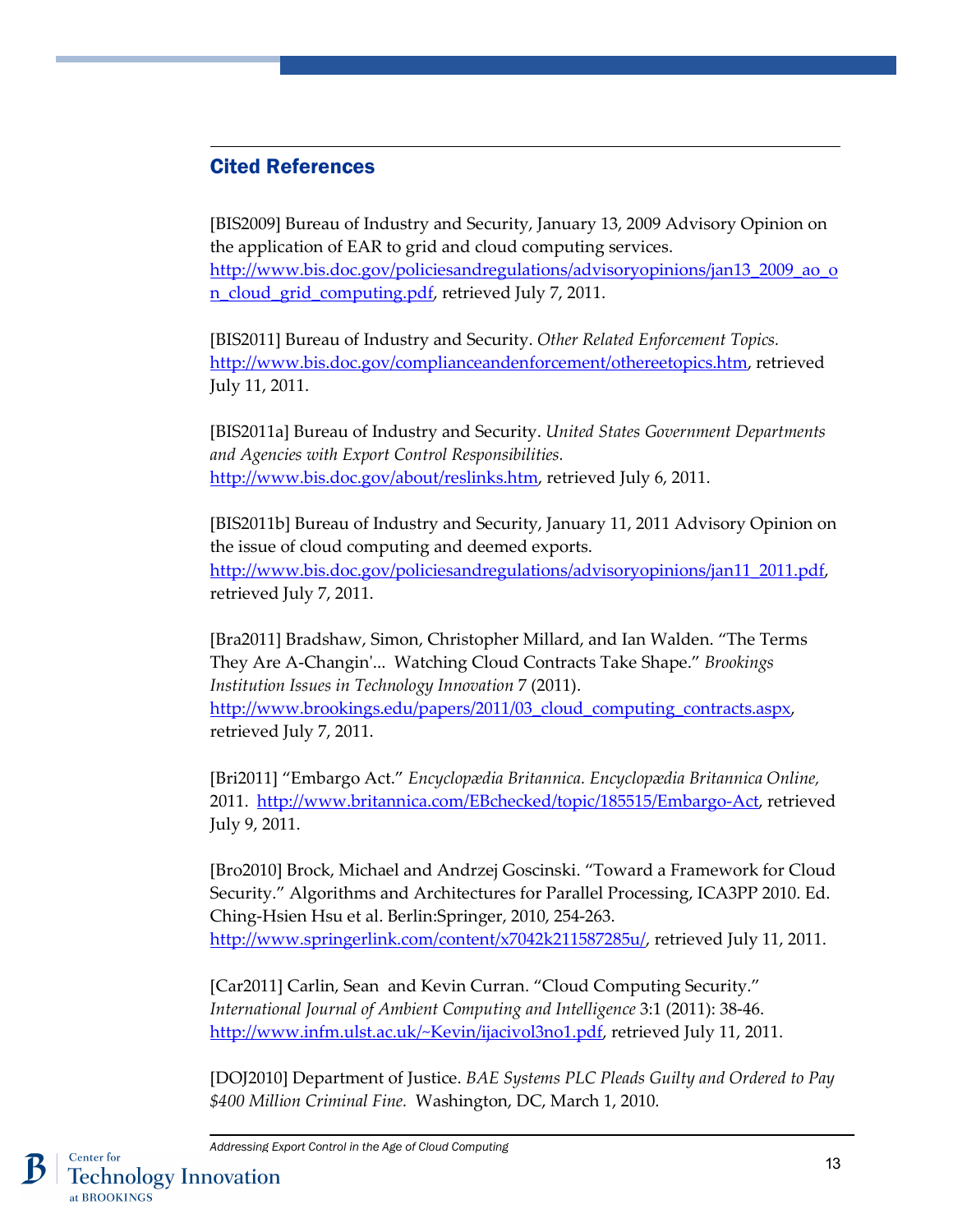[http://www.justice.gov/opa/pr/2010/March/10-crm-209.html,](http://www.justice.gov/opa/pr/2010/March/10-crm-209.html) retrieved July 9, 2011.

[Fri2010] Friedman, Allan A. and Darrell M. West. "Privacy and Security in Cloud Computing." *Brookings Institution Issues in Technology Innovation* 3 (2010). http://www.brookings.edu/papers/2010/1026 cloud computing friedman west.as [px,](http://www.brookings.edu/papers/2010/1026_cloud_computing_friedman_west.aspx) retrieved July 7, 2011

[Hea2002] Head, Robert. "Getting Sabre off the Ground." *IEEE Annals of the History of Computing* 24:2 (2002): 32-39.

[Jae2009] Jaeger, Paul T., Jimmy Lin, Justin M. Grimes, and Shannon N. Simmons. "Where is the cloud? Geography, economics, environment, and jurisdiction in cloud computing." *First Monday* 14:5 May 2009. [http://firstmonday.org/htbin/cgiwrap/bin/ojs/index.php/fm/article/viewArticle/245](http://firstmonday.org/htbin/cgiwrap/bin/ojs/index.php/fm/article/viewArticle/2456) [6,](http://firstmonday.org/htbin/cgiwrap/bin/ojs/index.php/fm/article/viewArticle/2456) retrieved July 7, 2011.

[Kat2010] Katzan, Harry Jr. "On The Privacy Of Cloud Computing." *International Journal of Management and Information Systems* 14:2 (2010): 1-12. [http://journals.cluteonline.com/index.php/IJMIS/article/view/824/808,](http://journals.cluteonline.com/index.php/IJMIS/article/view/824/808) retrieved July 7, 2011.

{Mei2008] Meixner, Charles. "Export Control; What's It All About?" *Defense Technical Information Center 2008 Conference: Protecting While Sharing Defense Information, April 7-9, 2008.* [www.dtic.mil/dtic/ppt/2008ppt/ExportControl.ppt,](http://www.dtic.mil/dtic/ppt/2008ppt/ExportControl.ppt) retrieved July 9, 2011.

[Mel2009] Mell, Peter and Tim Grance. "The NIST Definition of Cloud Computing, Version 15." The National Institute of Standards and Technology. October 7, 2009. [http://www.nist.gov/itl/cloud/upload/cloud-def-v15.pdf,](http://www.nist.gov/itl/cloud/upload/cloud-def-v15.pdf) retrieved July 7, 2011.

[NBV2011] North Bridge Venture Partners. *Future of Cloud Computing Survey Reveals New Drivers for Cloud Adoption.* San Francisco, June 22, 2011. [http://www.businesswire.com/news/home/20110622006602/en/Future-Cloud-](http://www.businesswire.com/news/home/20110622006602/en/Future-Cloud-Computing-Survey-Reveals-Drivers-Cloud)[Computing-Survey-Reveals-Drivers-Cloud,](http://www.businesswire.com/news/home/20110622006602/en/Future-Cloud-Computing-Survey-Reveals-Drivers-Cloud) retrieved July 7, 2011

[NTIS2011] National Technical Information Service. *History of Export Controls*. [https://bxa.ntis.gov/mission.html,](https://bxa.ntis.gov/mission.html) retrieved July 9, 2011.

[Rui2011] Ruiter, Joep and Martijn Warnier, "Privacy Regulations for Cloud Computing: Compliance and Implementation in Theory and Practice." *Computers, Privacy, and Data Protection: An Element of Choice*. Ed. S. Gutworth, Y Poullet, P. De

 $\overline{a}$